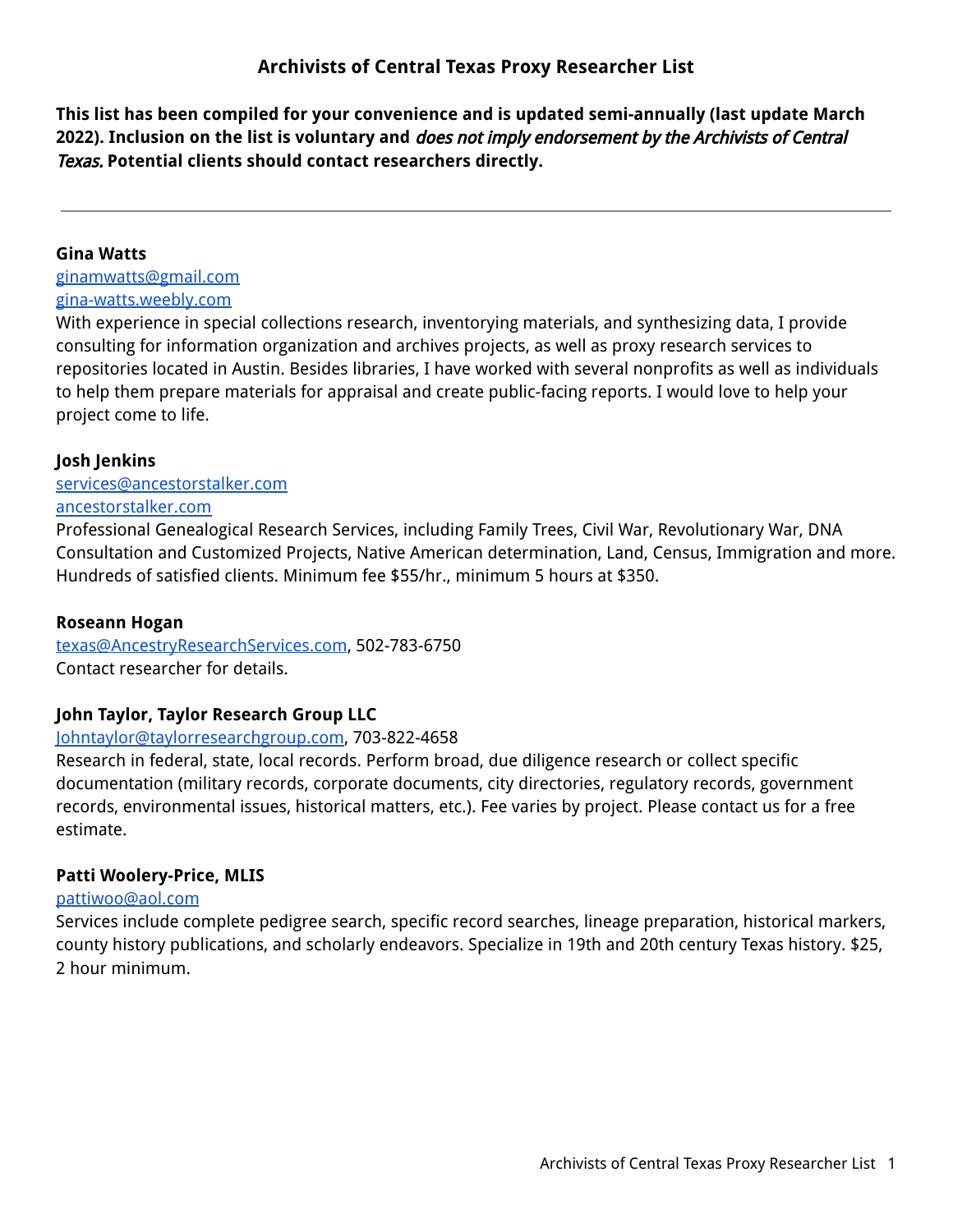# **Jennifer Hecker**

[jenniferraehecker@gmail.com](mailto:jenniferraehecker@gmail.com) [jenniferhecker.info](http://www.jenniferhecker.info)

MLIS, librarian, archivist, researcher, and consultant with over a decade of experience processing collections of literary, personal, and organizational papers at the Harry Ransom Center, the University of Texas Libraries, the Austin City Limits archive project at KLRU-TV, and the Austin History Center. Expertise and interest in 20th-Century American history and culture, including social and political movements, underground organizations, independent publishing, material and popular culture, post-1880s New York and Chicago architectural history, human migration and immigration, World's Fairs and Expos, and Central Texas cultural history.

#### **Ann Gaines Rodriguez**

#### [rosie@gvtc.com,](mailto:rosie@gvtc.com) 830-263-2027

Writer and picture researcher, former librarian and staff member at CAH. Besides doing research in CAH's printed collections, will also handle requests requiring research in special collections, including manuscripts, newspapers, microfilm and photographs. Specializes in finding images for use in books, documentaries, and museum exhibits. Will handle picture orders, permissions. Also has experience working on historical atlases and family histories.Own research interests include the history of exploration and mapmaking, Native Americans, photography, art history, Texas history and women's studies. Makes trips to all libraries/special collections/museums in the Austin/San Antonio corridor and to Houston/Galveston. Can bill by the hour or the project.

## **Cynthia M. Kennedy**

## [timelinesgenservices@timelinesgenealogicalservices.com](mailto:timelinesgenservices@timelinesgenealogicalservices.com), 210-860-6677

Texas State Archives, Texas General Land Office, UT Center American History. Texas Counties: Atascosa, Bandera, Bexar, Comal, Frio, Guadalupe, Kendall, Kerr, Medina, Real, Uvalde, Wilson. Member, Association of Professional Genealogists. \$30 per hour.

#### **Susan Burneson**

[nimbus@austin.rr.com,](mailto:nimbus@austin.rr.com) 512-459-9613 [violetcrownvoices.com/moreinfo](http://www.violetcrownvoices.com/moreinfo)

Archive and online research for family and community historians, authors, lawyers (including serving as an expert witness), and others. More than 25 years of experience. Can provide high-quality digital images. Member, Association of Professional Genealogists, Austin Genealogical Society, and Texas Oral History Association. \$40/hour, plus related expenses. Free initial telephone consultation.

## **Frankie Davis**

[americanancestors@gmail.com,](mailto:americanancestors@gmail.com) 202-568-4557 [americanancestors.info](http://www.americanancestors.info) Follow the link to see services. Includes all of Texas. Minimum fee \$100.

#### **James E. Williams**

## jewilliams 1999 1999@yahoo.com, 512-455-9104

Research in Milam County, the Texas State Library, and the Center for American History in Austin. Research includes newspapers, military records, deeds, tax rolls, vital records, court records, etc. \$15 per hour plus copies and postage.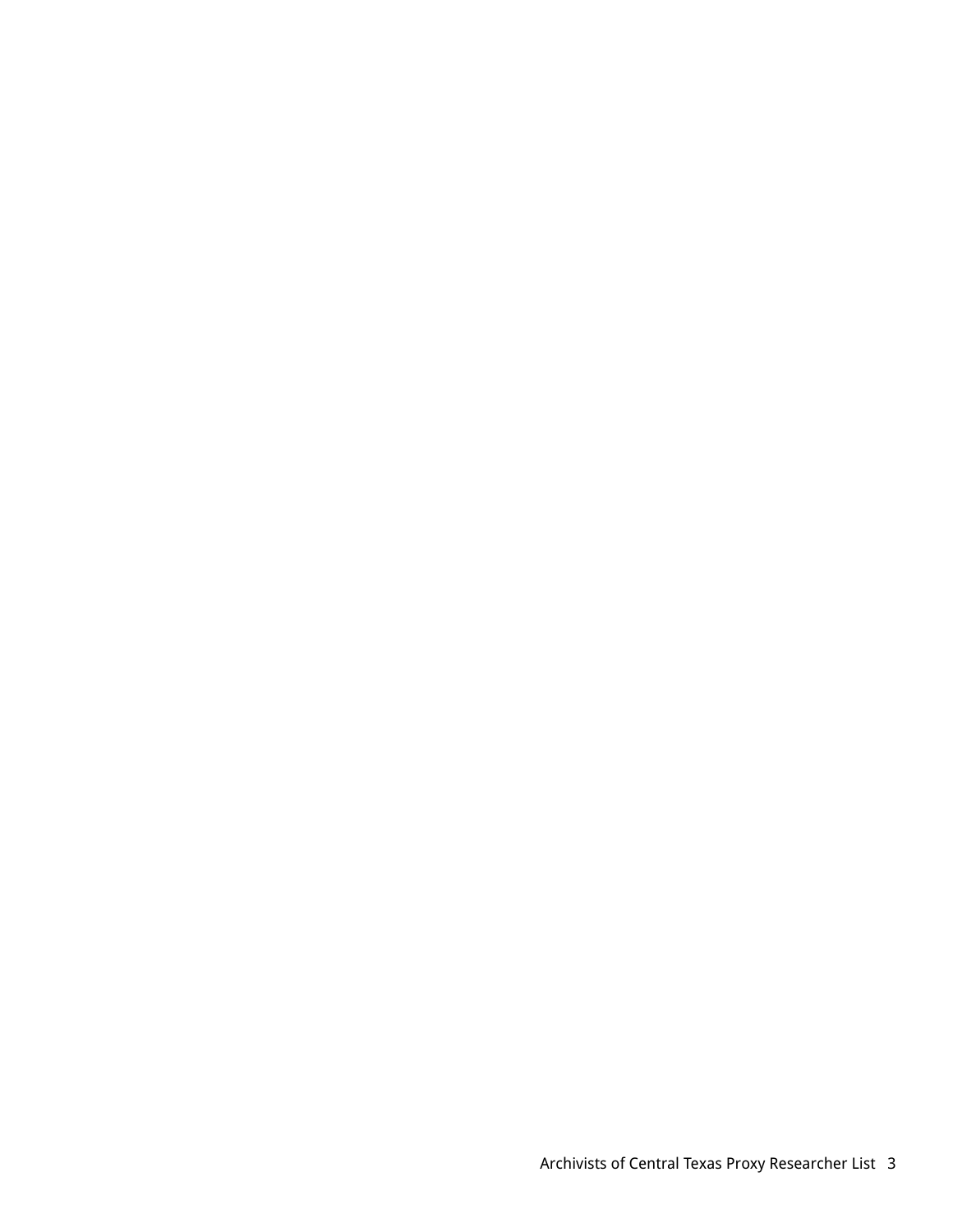## **Helen L. Howell Graves**

#### [collinfieldlady@gmail.com](mailto:collinfieldlady@gmail.com), 512-994-8932

BFA, Studio Art/Art History; MA Museum Science (Former Employee Texas Historical Commission and Briscoe Center Employee). Texas History, Political History, Material Culture Research in Texas State Library, Austin libraries, Archives and Museums. \$40 per hour (2 Hour Minimum) plus expenses: flash drive, parking, travel or other.

# **Phillip L. Fry**

## [fryp@sbcglobal.net,](mailto:fryp@sbcglobal.net) 512-567-8100

Ph.D. English Literature (UT, 1974). Dissertation: AN ANNOTATED CALENDAR OF LETTERS FROM E.M. FORSTER TO J. R. ACKERLEY IN THE HRC, 1974. Co-author of TEXAS COUNTRY SINGERS (2008) and co-editor of AUSTIN'S WALLER CREEK (2014). Contributor and editor, HANDBOOK OF TEXAS. Interest in British and American authors.

## **Elon Lang**

#### [Elon.lang@gmail.com](mailto:Elon.lang@gmail.com), 512-820-2923

PhD in English from Wash. Univ. in St. Louis. Former part-time project archivist at Ransom Center on early books and manuscripts. Experience researching paleography and codicology; reading Middle English, French, Latin, and Hebrew. Lecturer in UT-Austin Humanities programs specializing in archival research methods and dramatic literature. Strong familiarity with HRC holdings: especially early books and manuscripts, performing arts collections (including Shakespeare), and 20th-century history, literature, drama, poetry, and film.

#### **Jessica M. Taylor**

#### [info@legacytree.com,](mailto:info@legacytree.com) 800-818-1476

#### [legacytree.com](https://legacytree.com)

Highest client-rated genealogy firm in the world, and recommended research partner of MyHeritage.com. We have onsite researchers around the globe. Specialize in: genetic genealogy, brick walls, etc.

## **Freda Hamric**

#### [fkhamric@yahoo.com,](mailto:fkhamric@yahoo.com) 512-217-9966

Twenty years experience performing Proxy Research at the University of Texas at Austin Harry Ransom Center, Dolph Briscoe Center for American History, the Texas Alamo Museum-San Antonio and other Texas libraries and museums. In depth research and analysis within collections and archives including specific needs. Digital images used. Clients have included professors in USA, UK, Europe and Canada; graduate students; biographers; authors; individuals and editors. Areas include newspapers, manuscripts, letters/correspondence, historical documents, and property/land title searches. Concentrations in American History and modern literature. Available to travel. Bachelor degree in English. Hourly or project fee.

## **Lynn Cowles, PhD**

#### [cowlesla@utexas.edu,](mailto:cowlesla@utexas.edu) 512-522-3220

Research plan development; document and archive discovery; reproduction; cataloguing; 19th-century Texas history; 20th-century Texas literature; manuscripts; correspondence; cartography; court records; visual culture; and land, census, and immigration documents. Minimum \$20/hr, free initial email consultation.